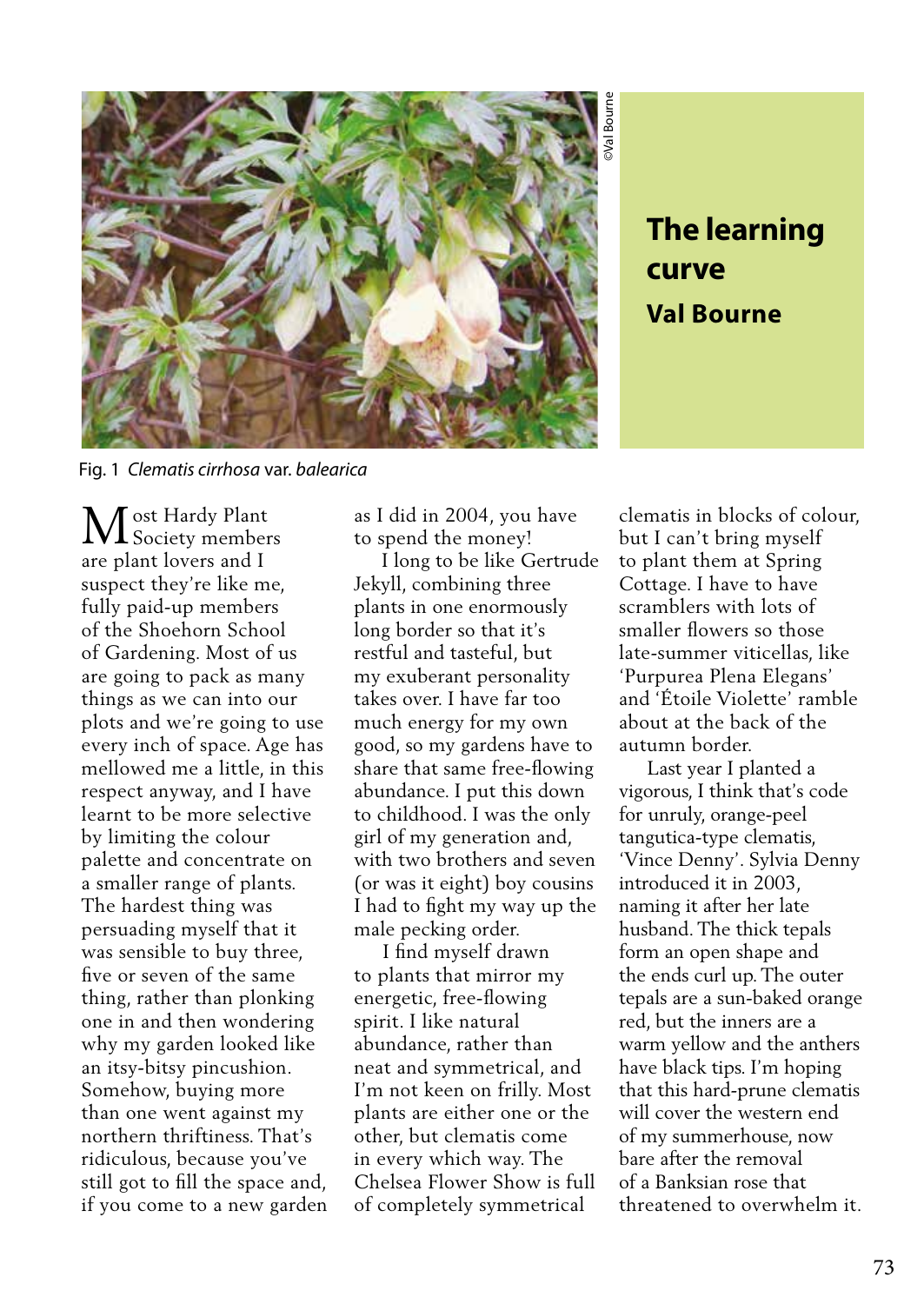I spoke to a fellow clematis enthusiast, mentioning 'Vince Denny', and she thought it thuggish and considered that it self-seeds far too freely. I'm hoping that it's not as thuggish as the Banksian rose, which was a triffid rather than a mere thug. (I shouldn't be surprised to see this rose resurface.) The excavated root, dug up by the Best Beloved, was ten feet long. Luckily it travelled across the ground and not straight down towards Australia.

 After all, my winterflowering clematis, *C. cirrhosa* var. *balearica*  (fig. 1), on the southern wall of Spring Cottage in 2005, reappeared after being removed by a digger when Spring Cottage was renovated. (The lovely vanilla-scented winter shrub, *Azara microphylla*, also had to go because our modest cottage doesn't have any proper footings. Don't be too concerned, it's stood for 300 years.)

 I mourned both and missed their fragrance, but two years later the winterflowering clematis crept back and now it's better than ever. It was introduced from Minorca in 1783 and William Robinson, writing in 1912, commended its scent. This year the pendent bells began to appear at Christmas and by the

end of January there were hundreds of greenish white, faintly spotted flowers framed by glossy dark foliage.

 The bees love to visit and it cascades down a kitchen window, making washing up far more pleasurable. Hot summers reduce it to a tangle of stems, but the leaves on this phoenix reappear by the end of September. Like all winter and early clematis it's purported to be a no-prune cultivar, although the Best Beloved did a pretty savage job when it had to be trained on a new gripple system of wires. I remember crying when I saw it!



I like abundance and flow in my garden